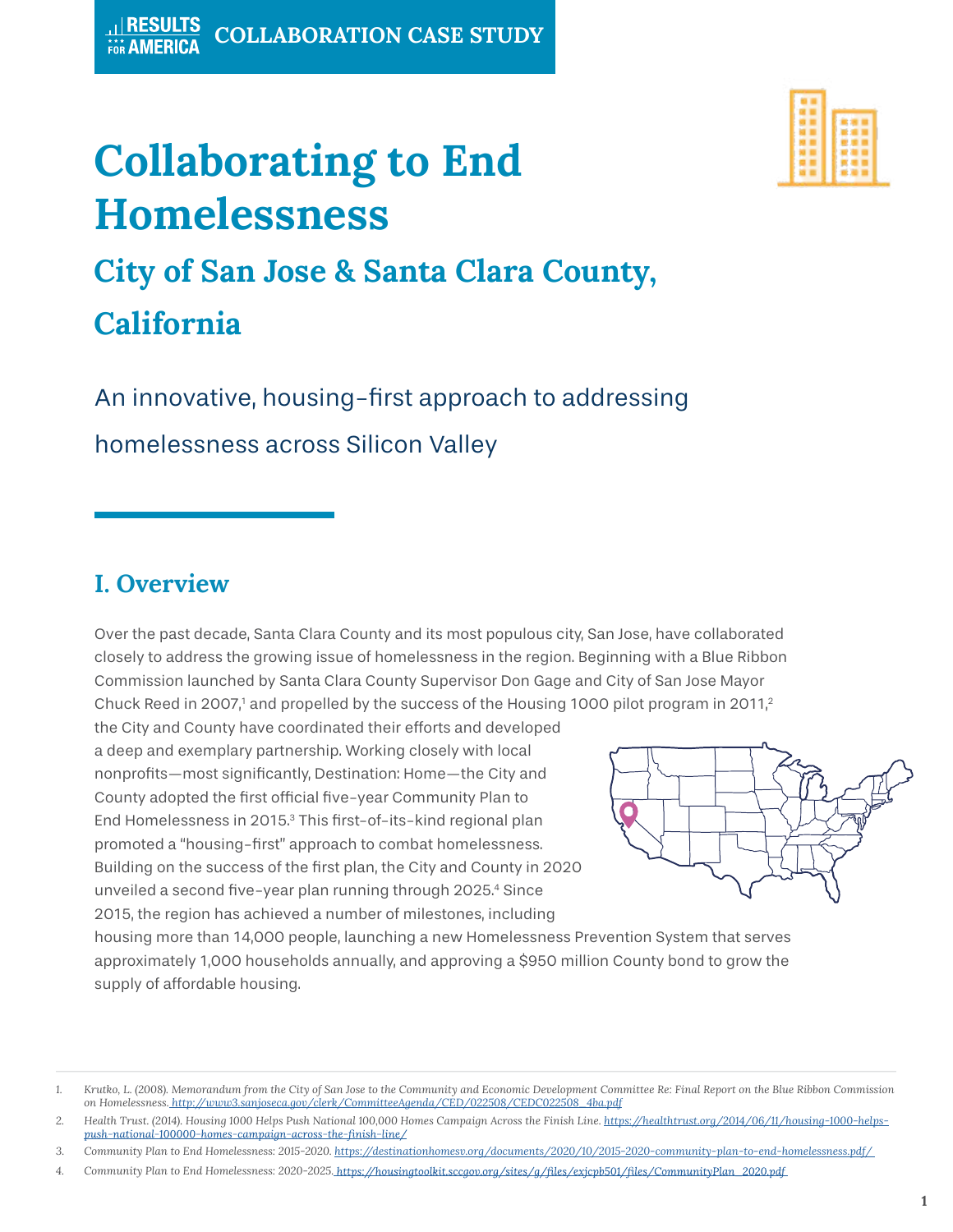### **County/City Demographic Profile<sup>5</sup>**

|                                             | <b>Santa Clara County, CA</b> | San Jose, CA   |
|---------------------------------------------|-------------------------------|----------------|
| <b>Size (square miles)</b>                  | 1,291                         | 178            |
| <b>Total Population</b>                     | 1,927,852                     | 1,021,786      |
| <b>Population Density</b>                   | 1,493/sq. mile                | 5,747/sq. mile |
| <b>Race &amp; Ethnicity</b>                 |                               |                |
| Asian                                       | 39%                           | 35,9%          |
| <b>Black or African American</b>            | 2.8%                          | 3%             |
| Hispanic                                    | 25%                           | 31.6%          |
| White                                       | 52.4%                         | 39.9%          |
| Other                                       | 5.9%                          | 6.4%           |
| <b>Workforce &amp; Economic Indicators</b>  |                               |                |
| <b>Unemployment Rate</b>                    | 2.3%                          | 2.5%           |
| Poverty Rate (persons below poverty line)   | 6.1%                          | 7.1%           |
| Child Poverty Rate (<18 below poverty line) | 5%                            | 6%             |
| Median Household Income                     | \$133,076                     | \$115,893      |

### **City/County Governance**

Santa Clara County is governed by an elected five-member Board of Supervisors, while a Board-appointed County Executive manages day-to-day operations. The City of San Jose operates under a Council-Manager governance structure. The City Council consists of a Mayor serving as council chair and 10 council members. The Council appoints a City Manager, who serves as the City's chief administrative officer.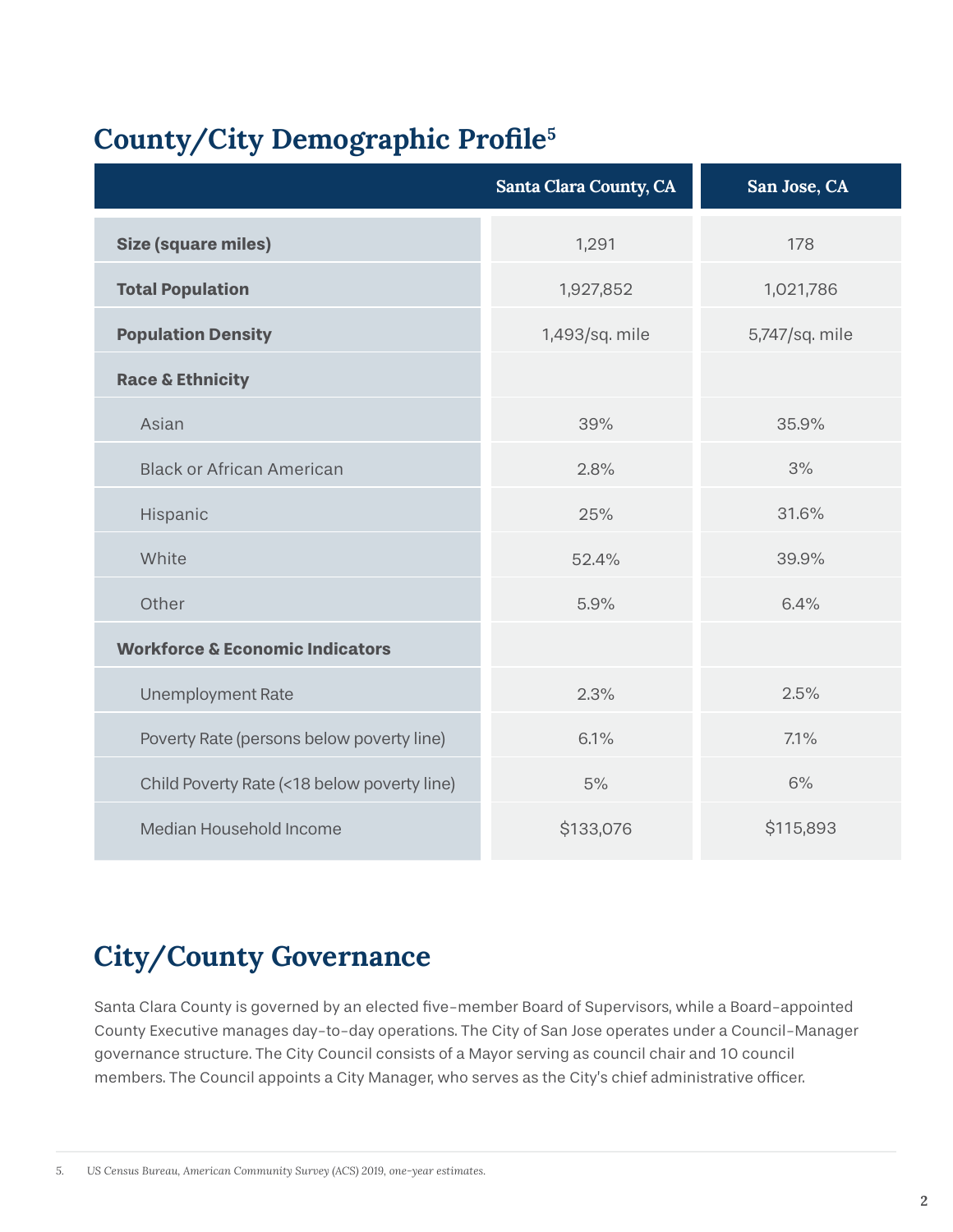#### **II. Need for Collaboration/The Challenge**

As the home of Silicon Valley, the County hosts some of the richest and most influential companies in the world, including Google, Facebook, and Apple. Despite the presence of extreme wealth, income inequality and access to affordable housing are persistent issues in the region. As a result, homelessness has increased over the past decade (see Figure 1). According to the most recent 2017-2019 Santa Clara Homeless Census, the number of people experiencing homelessness rose by 31% between 2017 and 2019 to 9,706-the largest number in over a decade.<sup>6</sup>

Furthermore, homelessness disproportionately impacts males and communities of color. For example, 19% of individuals experiencing homeless within the County are Black/African American, though they only comprise 3% of the general population. Similarly, 43% of people experiencing homelessness identify as Hispanic/Latinx, though they make up only 26% of the County population.7



#### **Figure 1. Persons Experiencing Homelessness In Santa Clara County**

Individual residents, businesses, and local governments have much to gain from finding solutions to end homelessness in the region. A 2015 study revealed that homelessness costs the County an average of \$520 million per year in public services.<sup>8</sup> Yet for many years, housing and homelessness services in the Santa Clara region lacked coordination, which made the system extremely challenging to navigate for both providers and clients. There was no process for coordinated entry, no shared data, and no alignment of goals. Leaders recognized it was essential to coordinate systems in order to better serve individuals and families in need. Over the past decade, the region made tremendous strides.

<sup>6.</sup> Santa Clara County. (2019). Homeless Census & Survey: Comprehensive Report. [https://osh.sccgov1.acsitefactory.com/sites/g/files/exjcpb671/files/2019%20SCC%20](https://osh.sccgov1.acsitefactory.com/sites/g/files/exjcpb671/files/2019%20SCC%20Homeless%20Census%2) *[Homeless%20Census%20and%20Survey%20Report.pdf](https://osh.sccgov1.acsitefactory.com/sites/g/files/exjcpb671/files/2019%20SCC%20Homeless%20Census%2)* 

*<sup>7.</sup> Santa Clara County. (2019). Homeless Census & Survey: Comprehensive Report. Retrieved from [https://osh.sccgov1.acsitefactory.com/sites/g/files/exjcpb671/](https://osh.sccgov1.acsitefactory.com/sites/g/files/exjcpb671/files/2019%20SCC%20Homeless%20Census%2) [files/2019%20SCC%20Homeless%20Census%20and%20Survey%20Report.pdf](https://osh.sccgov1.acsitefactory.com/sites/g/files/exjcpb671/files/2019%20SCC%20Homeless%20Census%2)*

<sup>8.</sup> Flaming, D., Toros, H., and Burns, P. (2015). Home Not Found: The Cost of Homelessness in Silicon Valley. *[https://osh.sccgov.org/sites/g/files/exjcpb671/files/](https://osh.sccgov.org/sites/g/files/exjcpb671/files/Santa%20Clara%20County%20CostStudyReport.pdf) [Santa%20Clara%20County%20CostStudyReport.pdf](https://osh.sccgov.org/sites/g/files/exjcpb671/files/Santa%20Clara%20County%20CostStudyReport.pdf)*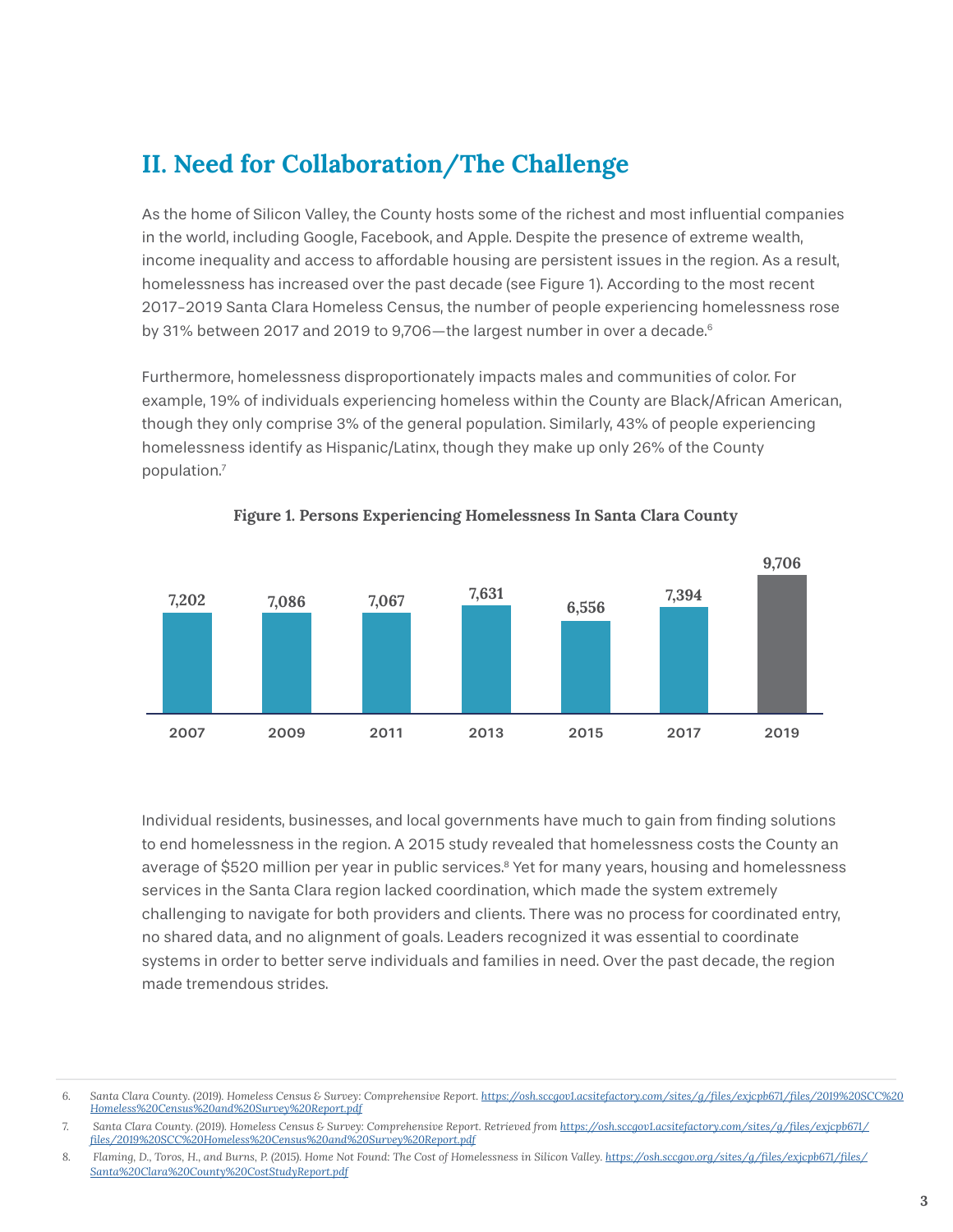#### **III. The Partners**

Four core organizations lead the collaborative effort in Santa Clara County. The regional work is also supported by additional partners, including nonprofits and community-based organizations, smaller municipalities, businesses, and philanthropic partners. The four core organizations are:

- **•• Santa Clara County Office of Supportive Housing (OSH):** OSH is the major coordinating and convening entity for the homelessness response system in the region, as well as the head of the local Continuum of Care (CoC). OSH also manages the Homeless Management Information System (HMIS), the central data system utilized by all service providers in the region.
- **• City of San Jose Housing Department:** The City is a critical partner because it controls zoning and land use, which are critical to developing affordable housing—a major point of focus in regional plans to end homelessness. The City complements the work of the County by participating in working groups, funding and overseeing specific projects, and providing support on housing development projects.
- **• Destination: Home:** This public/private partnership convenes stakeholders, fundraises, engages the community, advocates for policy change, and works to develop a regional plan to end homelessness.
- **• Santa Clara County Housing Authority (SCCHA):** SCCHA provides affordable housing solutions to enable low-income people in Santa Clara County to achieve financial stability and self-reliance.

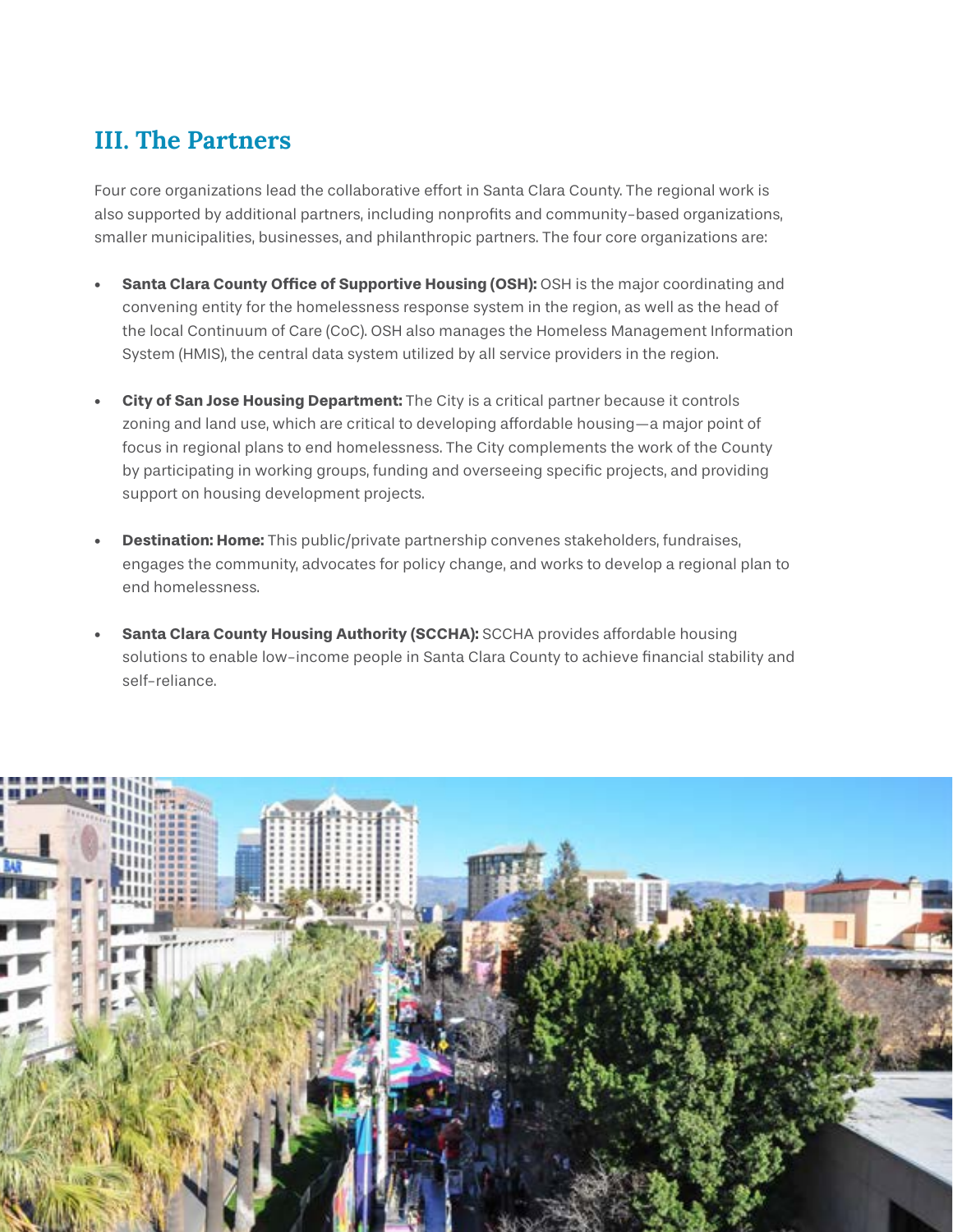#### **IV. The Shared Goal**

The collaborative efforts between the County and City aim to end homelessness in the region. Efforts include a multi-faceted approach to address the root causes of homelessness, help those at risk of falling into homelessness, and support those already experiencing homelessness to access support services and secure housing. The specific goals outlined in the 2020-2025 plan to end homelessness include:



#### **V. How Partners Collaborated**

In 2007, the Santa Clara County Supervisor and City of San Jose Mayor launched a Blue Ribbon Commission to: "provide direction and support for a comprehensive approach to ending homelessness in 10 years and identify a unified approach to address homelessness."9 The Commission identified challenges and gaps in the region, evaluated the impact of homelessness on the City and County budgets, and committed to building a regional governance structure to oversee and complete the work of the Commission. Destination: Home was established in 2008, on the heels of the Blue Ribbon Commission Report's final report, as a central coordinating entity between the County and City to align efforts and raise funds as a public/private entity.

In 2011, the City and County launched the collaborative Housing 1000 campaign. This three-year campaign aimed to house 1,000 individuals who had experienced chronic homelessness. The campaign was successful and served as the springboard for the collaboration, relationship building, and infrastructure development that followed.

*9. Krutko, L. (2008). Memorandum From the City of San Jose to the Community and Economic Development Committee Re: Final Report on the Blue Ribbon Commission on Homelessness. [http://www3.sanjoseca.gov/clerk/CommitteeAgenda/CED/022508/CEDC022508\\_4ba.pdf](http://www3.sanjoseca.gov/clerk/CommitteeAgenda/CED/022508/CEDC022508_4ba.pdf)*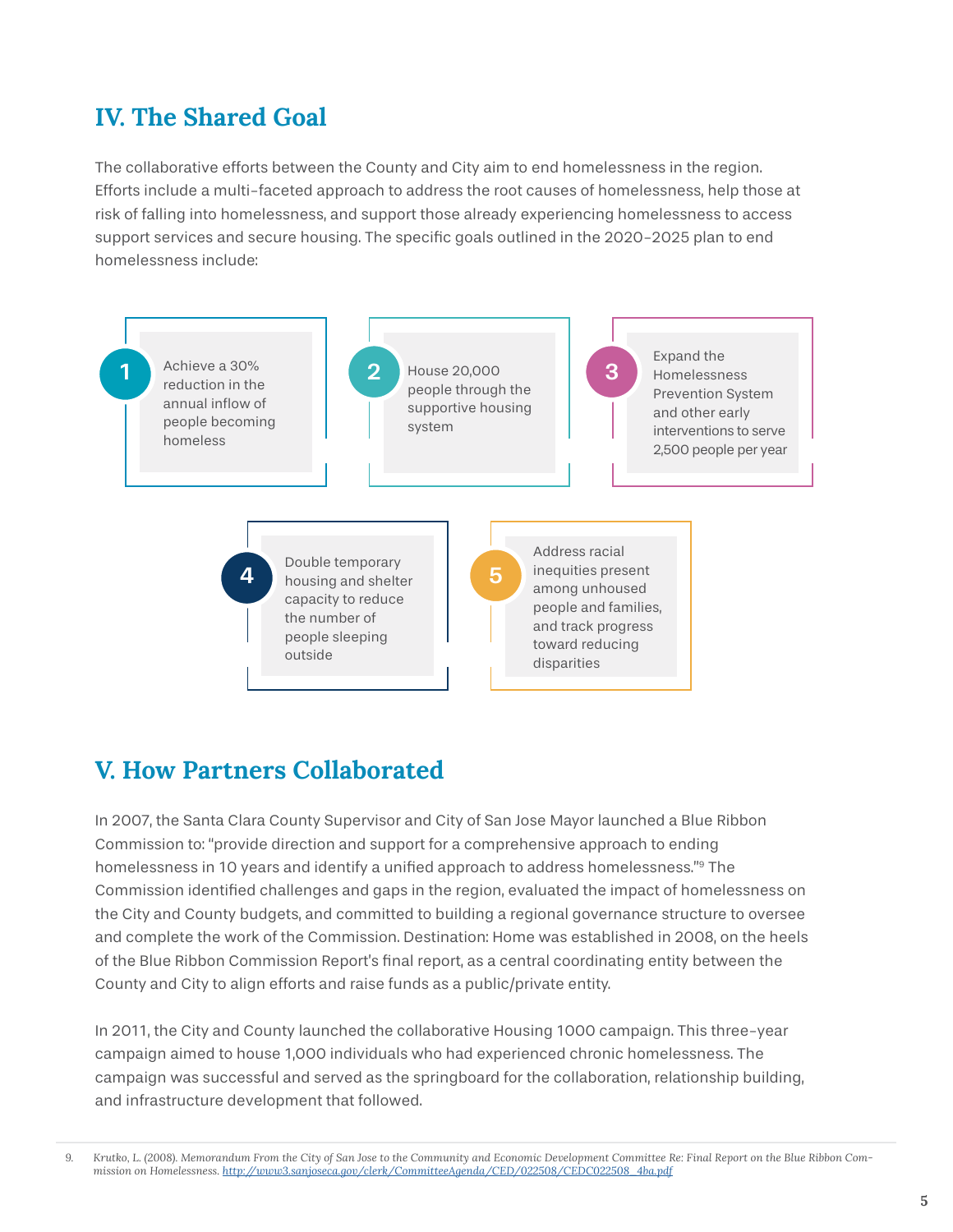Over the past few years, the County's OSH and the City's Housing Department have worked in closer coordination to respond to the housing and homelessness crisis in the region. Along with other partners, the City and County worked together to set joint priorities and targets for the region. They adopted a housing-first approach for the region, which led to new shared goals and, eventually, joint plans to end homelessness.

The City and County have further codified the strategy, mission, and goals of their collaboration through the creation of shared community plans. The Community Plan to End Homelessness is now created every five years through a joint development process that includes community-based service organizations, local government, philanthropy, businesses, healthcare, and people with lived experience.10 The plan is a highly influential document used by the City and County to guide their work and maintain continuous alignment and commitment to shared goals.

Implementation of the plan is also managed collaboratively, as two leaders oversee each priority area. Leaders come from the City, the County's OSH and Housing Authority, and Destination: Home. Leaders are accountable to the Continuum of Care Board for implementation of the Community Plan and provide quarterly update reports and presentations that include data on progress to date. The plan helped all partners align on shared strategies to not just manage homelessness but solve

its root causes. The plan laid out strategies for: 1) housing people, 2) housing development, and 3) prevention.

Together, the City and County have established clear processes for ongoing coordination and have worked together on multiple successful targeted initiatives. These include:

- Shared data infrastructure though the Homeless Management Information System (HMIS), the central data system utilized by all service providers in the region to track progress toward targets laid out in the Community Plan. Service providers feed data into this system, and the County produces and shares reports with cities and service providers.
- Creating the All the Way Home program to end veteran homelessness
- Creating a dedicated shelter hotline funded 50/50 by the County and City
- Developing the Homelessness Prevention System

The high level of coordination and existing relationships between the City and County also enabled a swift COVID-19 response. For example, at the onset of the pandemic, the County and City quickly established a Joint Departmental Operations Center and divided their shelter response to meet a diverse range of needs. While the County leased hotels to serve as noncongregate shelters, the City set up congregate shelters at convention centers and other community hubs and built emergency interim housing. Coordination during the pandemic was so tight that City staff often worked from the County office.

• Successfully passing the \$950 million Measure A affordable housing bond and utilizing funds to develop affordable extremely low-income (ELI) housing.

*<sup>10.</sup> Santa Clara County Community Plan to End Homelessness 2020-2025. [https://housingtoolkit.sccgov.org/take-action/santa-clara-county-communi](https://housingtoolkit.sccgov.org/take-action/santa-clara-county-community-plan-end-homelessness-202)[ty-plan-end-homelessness-2020-2025](https://housingtoolkit.sccgov.org/take-action/santa-clara-county-community-plan-end-homelessness-202)*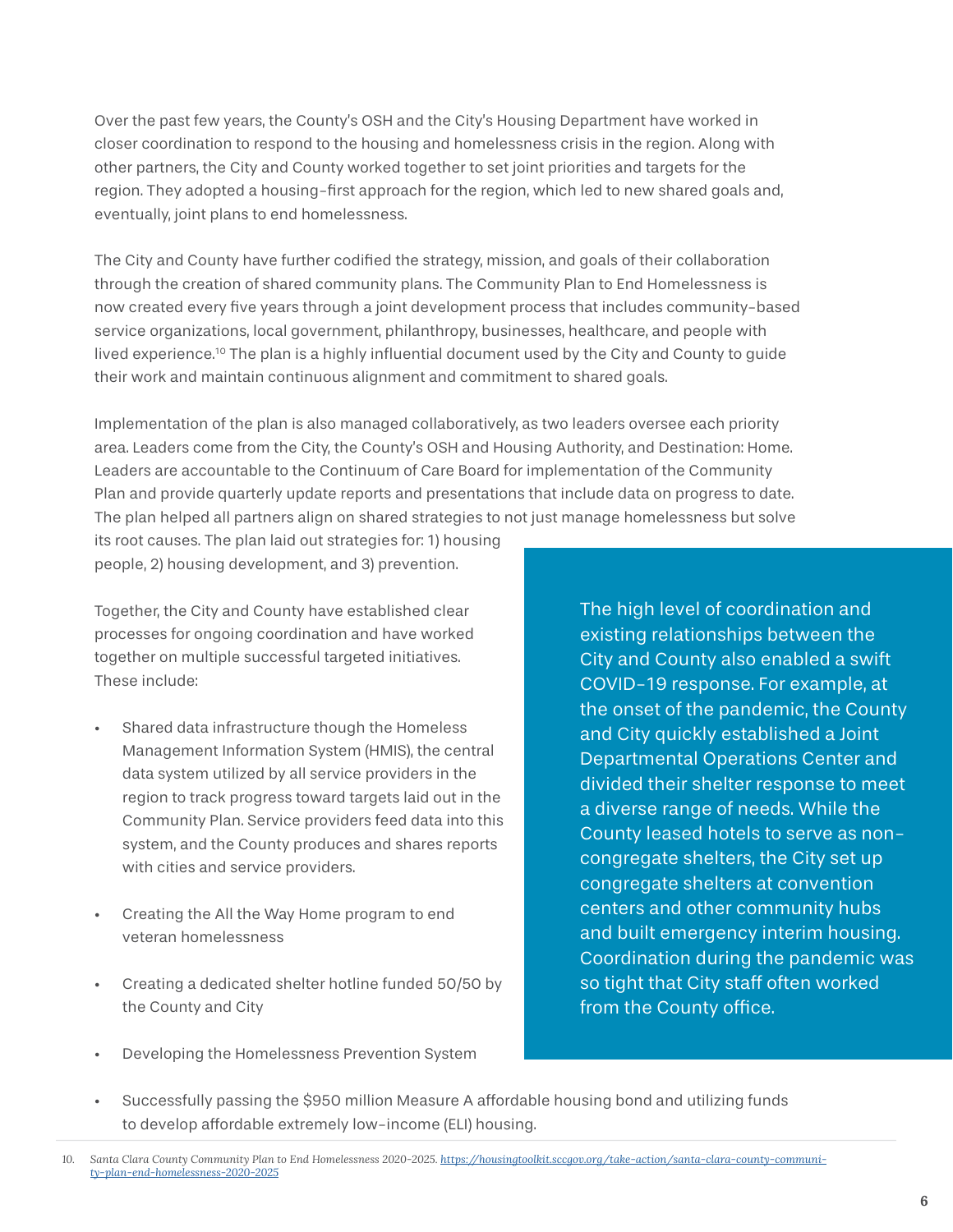

### **Impetus & Levers for the Collaboration**

- **• Federal mandate:** Since passage of the HEARTH Act in 2009, the U.S. Department of Housing and Urban Development (HUD) has mandated that local governments take a regional approach to addressing homelessness through the establishment of Continuums of Care (CoC).11
- **• Gap in extremely low-income (ELI) housing across the nation:** The category ELI, a subset of "very low-income households," is defined as 30% (or less) of the area's median income. The dearth in ELI housing across the nation and lack of federal or state-level policies to address this gap leaves local governments in the tough place of picking up the slack or not addressing the need.12
- **• Success of the Housing 1000 campaign (2011-2014):** The campaign proved to City and County staff that they were stronger together. The campaign represented the first time the City and County truly collaborated on homelessness.13 Furthermore, the campaign created momentum around the collaboration and laid the foundation for current relationships and programs.
- **• A catalytic leader:** Jennifer Loving became the CEO of Destination: Home in 2011 and led the Housing 1000 initiative. Her steadfast commitment, strong professional network, and fervor for the work transformed the region's approach to homelessness. She and other leaders helped build political will across organizations to do the hard work of ending homelessness. Under her leadership, people came together to address the root causes of homelessness.
- **• Eye-opening evidence of the high cost of homelessness:** A 2015 study revealed that serving residents experiencing homelessness cost the County an average of \$520 million per year in public services.14 This was a call to action for local officials seeking more efficient use of public funds.

<sup>11.</sup> Blasco, A. (2015) Continuum of Care Planning. National Low Income Housing Coalition. http://nlihc.org/sites/default/files/Sec7.04\_Continum-of-Care\_2015.pdf

<sup>12.</sup> California Department of Housing and Community Development. [https://hcd.ca.gov/community-development/building-blocks/housing-needs/extreme](https://hcd.ca.gov/community-development/building-blocks/housing-needs/extremely-low-income-housing-)*[ly-low-income-housing-needs.shtml](https://hcd.ca.gov/community-development/building-blocks/housing-needs/extremely-low-income-housing-)*

<sup>13.</sup> Health Trust (2014). Housing 1000 Helps Push National 100,000 Homes Campaign Across the Finish Line. [https://healthtrust.org/2014/06/11/housing-1000](https://healthtrust.org/2014/06/11/housing-1000-helps-push-national-100000-homes-campaign-across-the) *[helps-push-national-100000-homes-campaign-across-the-finish-line/](https://healthtrust.org/2014/06/11/housing-1000-helps-push-national-100000-homes-campaign-across-the)*

<sup>14.</sup> Office of Supportive Housing - County of Santa Clara. (2015). Cost of Homelessness in Silicon Valley. [https://osh.sccgov.org/continuum-care/reports-and-publi](https://osh.sccgov.org/continuum-care/reports-and-publications/cost-homelessness-silicon-valley)*[cations/cost-homelessness-silicon-valley](https://osh.sccgov.org/continuum-care/reports-and-publications/cost-homelessness-silicon-valley)*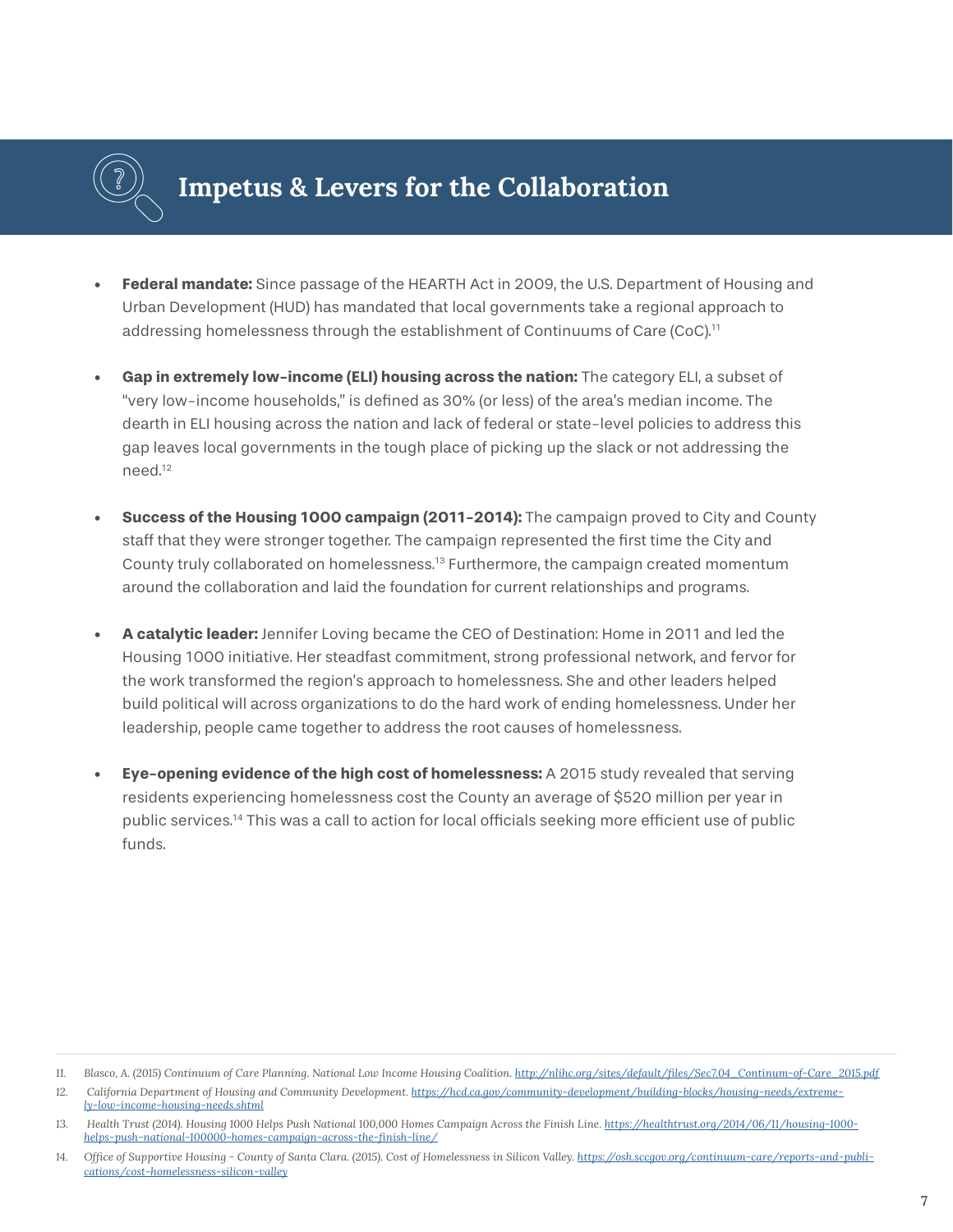

The relationship between the County, the City, Destination: Home, other cities, and community partner organizations is formalized in the County's Continuum of Care (CoC) Governance Charter.15 The evidence-backed CoC framework provides an underlying structure and impetus for regional collaboration. In addition to the CoC and Community Plan, the City and County utilize formal agreements including Memoranda of Understandings (MOUs) and Revenue Sharing Agreements for specific joint programs on a case-by-case basis.

Agency leaders and staff members from the City and County meet regularly to maintain close relationships and coordinate and align efforts:

- One meeting per month for the core leadership team that oversees the homelessness agenda in the region, including:
	- » The City's Housing Department Director
	- » The County's OSH Director
	- » CEO of Destination: Home
	- » CEO of the County's Housing Authority
- Two meetings per month that include the County's Director of OSH, the City's Housing Director, deputy directors, and other staff members. The presence of leaders and line-level staff who lead program implementation ensures a high level of coordination among organizations at all levels and instills a culture of collaboration at both the leadership and programmatic levels.
- There are also additional program-specific meetings to allow for program-level coordination. For example, this includes one coordination meeting per month related to rapid re-housing, one coordination meeting per month related to development projects, etc.

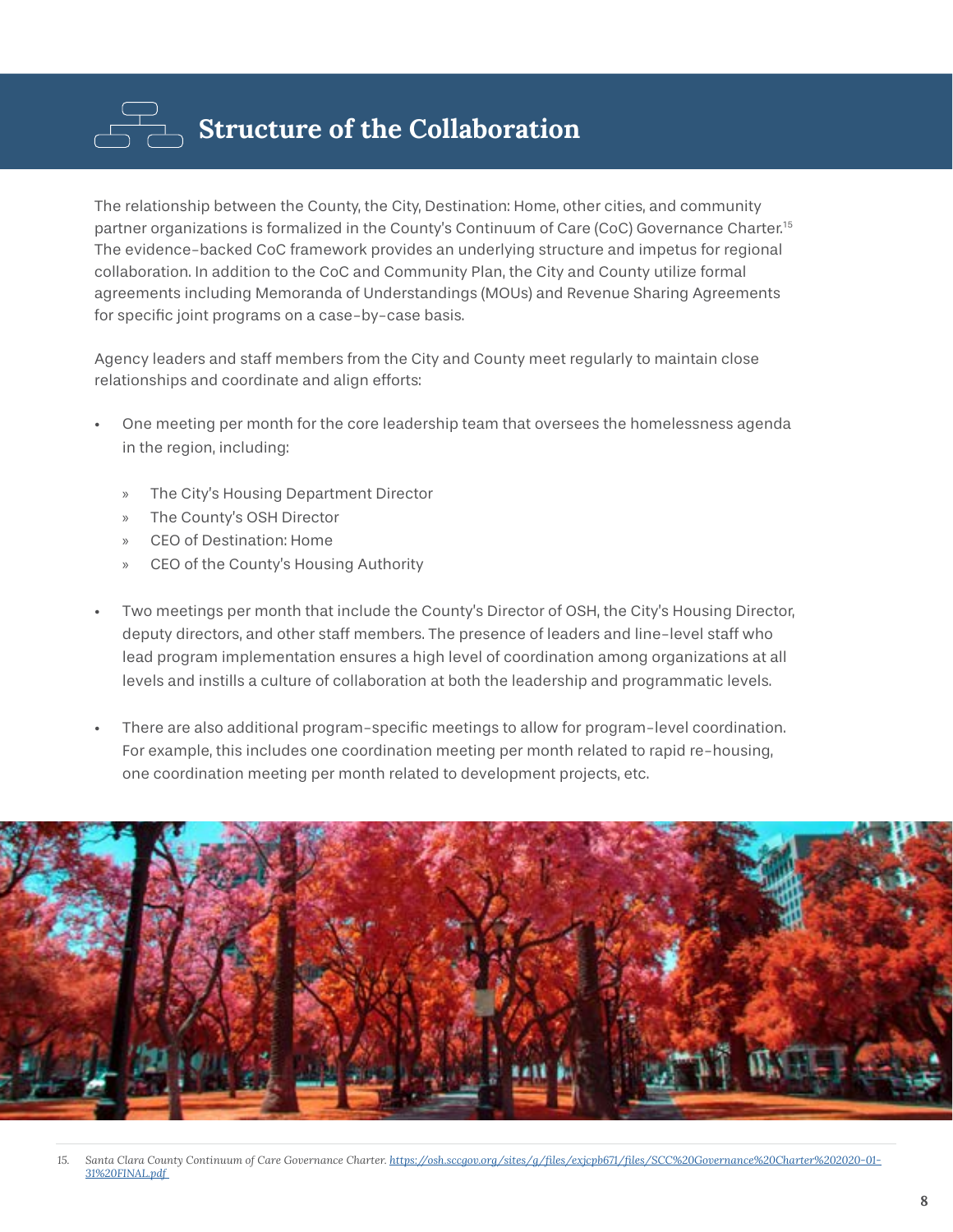

The City and County have invested significant funding toward reducing homelessness in the region.

- A \$950 million affordable housing bond known as "Measure A," which was unanimously backed by the County Board of Supervisors, was approved by voters in 2016.
- Since 2018, Destination: Home has invested more than \$97 million to reduce and prevent homelessness in Santa Clara County.16
- A number of business and private organizations have made significant contributions through Destination: Home. The top philanthropic partners include Cisco and Apple, who helped to seed the Supportive Housing and Innovation Fund, giving \$50 million each.<sup>17</sup>

### **VI. Keys to Success**

- Shared commitment and goals: The Community Plan to End Homelessness is a formal, written plan developed collaboratively by organizations and community members. It articulates a clear, shared strategy and goals for the region. If any partner gets off track, they can look to the document for guidance.
- Dedicated funding and material resources: Approval of the 2016 Measure A gave the City and County the mandate and funding needed to develop more extremely low-income housing units for people who traditionally do not get into or who cannot afford "low-income" housing.
- Trust and open communication: The City and County have regular meetings (at least two times per month) to ensure alignment on the work they are doing. They approach elected officials on coordinated timelines, using a shared strategy and approach.
- Strong shared data systems and metrics: Through the County HMIS, all partners have a shared data system that provides a consistent way to evaluate progress.
- Dedicated human resources and staff support from a third-party convener: Destination: Home has played a critical role in the success of regional collaboration efforts around homelessness in Santa Clara County. Representatives from the City and County, as well as individuals with lived experience, private-sector leaders, philanthropic organizations, and nonprofit service providers, sit on the board of Destination: Home.

*<sup>16.</sup> Destination: Home. (n.d.). Funding Impactful Strategies. <https://destinationhomesv.org/funding-impactful-strategies/>*

<sup>17.</sup> Destination: Home. (n.d.). Supportive Housing & Innovation Fund. [https://destinationhomesv.org/funding-impactful-strategies/supportive-housing-innova](https://destinationhomesv.org/funding-impactful-strategies/supportive-housing-innovation-fund/)*[tion-fund/](https://destinationhomesv.org/funding-impactful-strategies/supportive-housing-innovation-fund/)*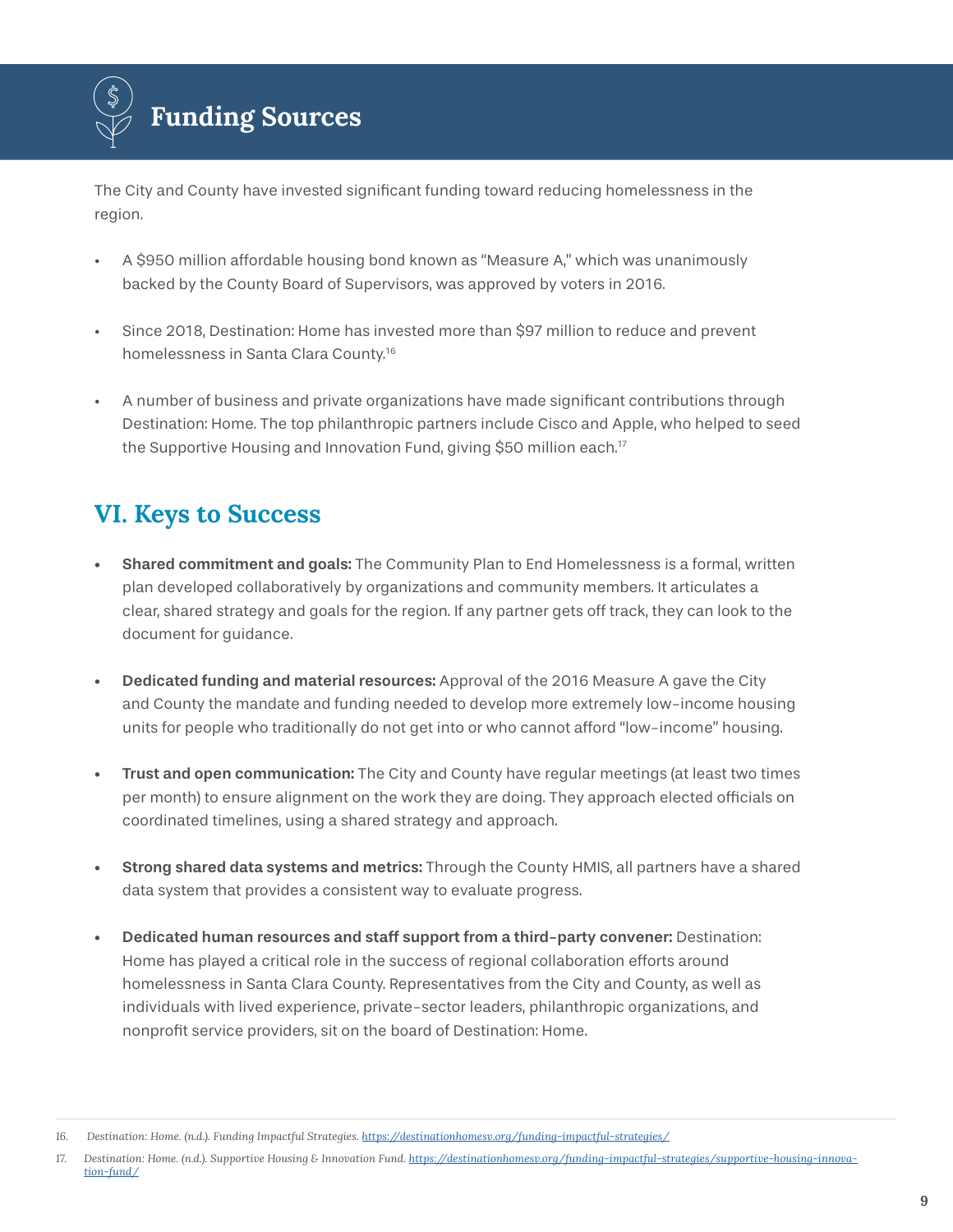### **VII. Challenges & Lessons Learned**

- **• A shared foundational vision prevents political disagreements:** Every public entity has its own policy-makers and elected officials. These officials may disagree on how to approach housing or homelessness. The Community Plan, however, provides City and County officials with a common reference point, laying out clear principles and goals to address these politics. They have an agreement describing priorities and setting forth a jointly agreed-upon strategy that the City and County have committed to.
- **• Start small and build up to systems change:** It takes time to develop the trust and strong relationships that are critical to the success of collaborative efforts. The Housing 1000 challenge in 2011 showed the City and County that they could work together effectively to accomplish a shared goal. This win galvanized leaders and laid the foundation for continued partnership. The lesson: start with a small, measurable or defined campaign before moving to the higher-level systems change.
- **• Overcome staff turnover through intentional relationship-building:** A major threat to any collaborative effort is staff turnover, which causes a loss of institutional knowledge and fragments relationships and communication channels. Leaders in Santa Clara and San Jose work to combat the effects of staff turnover by investing in relationship-building. Such intentional effort ensures that the departure of a single person does not disrupt the collaborative.
- **• Leaders regularly include deputies, managers, and others** who may eventually move into higher leadership roles, so they interact with leaders and staff from partner organizations.
- **• An annual off-site networking retreat for leaders and second-in-command staff** (e.g., deputies, managers) from the City, County, and Destination: Home promotes relationshipbuilding and provides a forum in which leaders can discuss priorities for the upcoming year. These retreats are instrumental in building relationships and trust among local leaders. They also provide an opportunity for newly-hired or appointed leaders to be welcomed into the fold.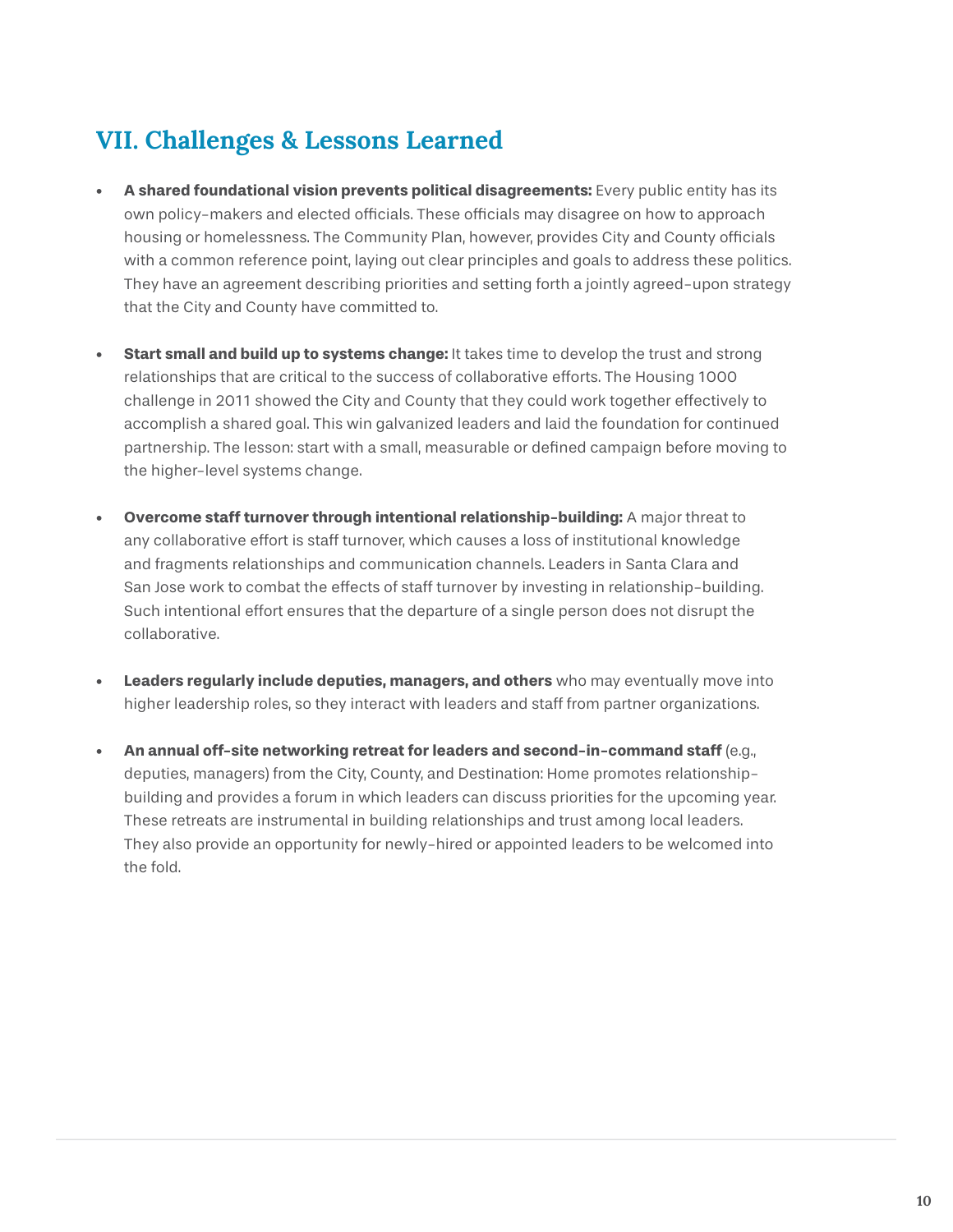#### **VIII. Collaboration Impact**

Through the community-wide effort to end homelessness in the County, a number of significant milestones have been achieved. For example, since 2015, the region has:18

- Housed more than 14,000 people
- Passed County Measure A in 2016, an affordable housing bond providing \$950 million to build affordable housing
- Launched a new Homelessness Prevention System that serves about 1,000 households annually
- Doubled the number of supportive housing units
- Doubled temporary housing and emergency shelter capacity
- Achieved "functional zero" veteran homelessness, meaning more people are getting housed than are falling into homelessness each year<sup>19</sup>
- Funded 20 affordable housing developments, with a total of 2,000 units<sup>20</sup>
- Partnered with 70 nonprofits to assist 15,000 families impacted during the COVID-19 pandemic.<sup>21</sup>

The collective effort to combat homelessness in the County is ongoing, and there is no sign that it will end anytime soon. The current Community Plan was launched in August 2020 after an extensive community planning process that included input from more than 8,000 community members, people with lived experience of homelessness, service providers, and advocates.<sup>23</sup> In its first year of implementation, over 2,700 people have been permanently housed.24 In October 2021, the City and County debuted the "Heading Home" program, a new initiative targeting families with children who are experiencing homelessness.<sup>25</sup>

<sup>18.</sup> Santa Clara County Continuum of Care (2020). Community Plan to End Homelessness, 2020-2025: Executive Summary. [https://housingtoolkit.sccgov.org/sites/g/](https://housingtoolkit.sccgov.org/sites/g/files/exjcpb501/files/SCC%20Community%20Plan%20to%20End%20) *[files/exjcpb501/files/SCC%20Community%20Plan%20to%20End%20Homelessness%20-%20Executive%20Summary\\_FINAL.pdf](https://housingtoolkit.sccgov.org/sites/g/files/exjcpb501/files/SCC%20Community%20Plan%20to%20End%20)*

*<sup>19.</sup> Destination: Home. (n.d.). All the Way Home. <https://destinationhomesv.org/all-the-way-home/>*

<sup>20.</sup> Destination: Home. (n.d.). Funding Impactful Strategies. Destination Home. <https://destinationhomesv.org/funding-impactful-strategies>

*<sup>21.</sup> Yae, R. and Nair, N. (2021). Emergency Rental Assistance Case Study: Santa Clara County Homelessness Prevention System's COVID-19 Emergency Homelessness Prevention Program. [https://nlihc.org/sites/default/files/Santa-Clara\\_Emergency-Rental-Assistance-Case-Study.pdf](https://nlihc.org/sites/default/files/Santa-Clara_Emergency-Rental-Assistance-Case-Study.pdf )* 

*<sup>22.</sup> Santa Clara County (2020). Santa Clara County Continuum of Care Releases Roadmap for Ending Homelessness. [https://news.sccgov.org/news-release/san](https://news.sccgov.org/news-release/santa-clara-county-continuum-care-releases-roadmap-ending-homel)[ta-clara-county-continuum-care-releases-roadmap-ending-homelessness](https://news.sccgov.org/news-release/santa-clara-county-continuum-care-releases-roadmap-ending-homel)*

<sup>23.</sup> Santa Clara County (n.d). Ending Homelessness: The State of the Supportive Housing System: 2019-2020. [https://osh.sccgov1.acsitefactory.com/sites/g/files/ex](https://osh.sccgov1.acsitefactory.com/sites/g/files/exjcpb671/files/EndingHomelessness%282019-2020%2)*[jcpb671/files/EndingHomelessness%282019-2020%29.pdf](https://osh.sccgov1.acsitefactory.com/sites/g/files/exjcpb671/files/EndingHomelessness%282019-2020%2)*

<sup>24.</sup> KPIX 5 CBS News SF Bay Area (2021). Housing Crisis: Santa Clara County Launches Plan To End Family Homelessness In Four Years. [https://sanfrancisco.cbslocal.](https://sanfrancisco.cbslocal.com/2021/10/05/santa-clara-county-end-family-homelessness-heading-home) *[com/2021/10/05/santa-clara-county-end-family-homelessness-heading-home-program/](https://sanfrancisco.cbslocal.com/2021/10/05/santa-clara-county-end-family-homelessness-heading-home)*